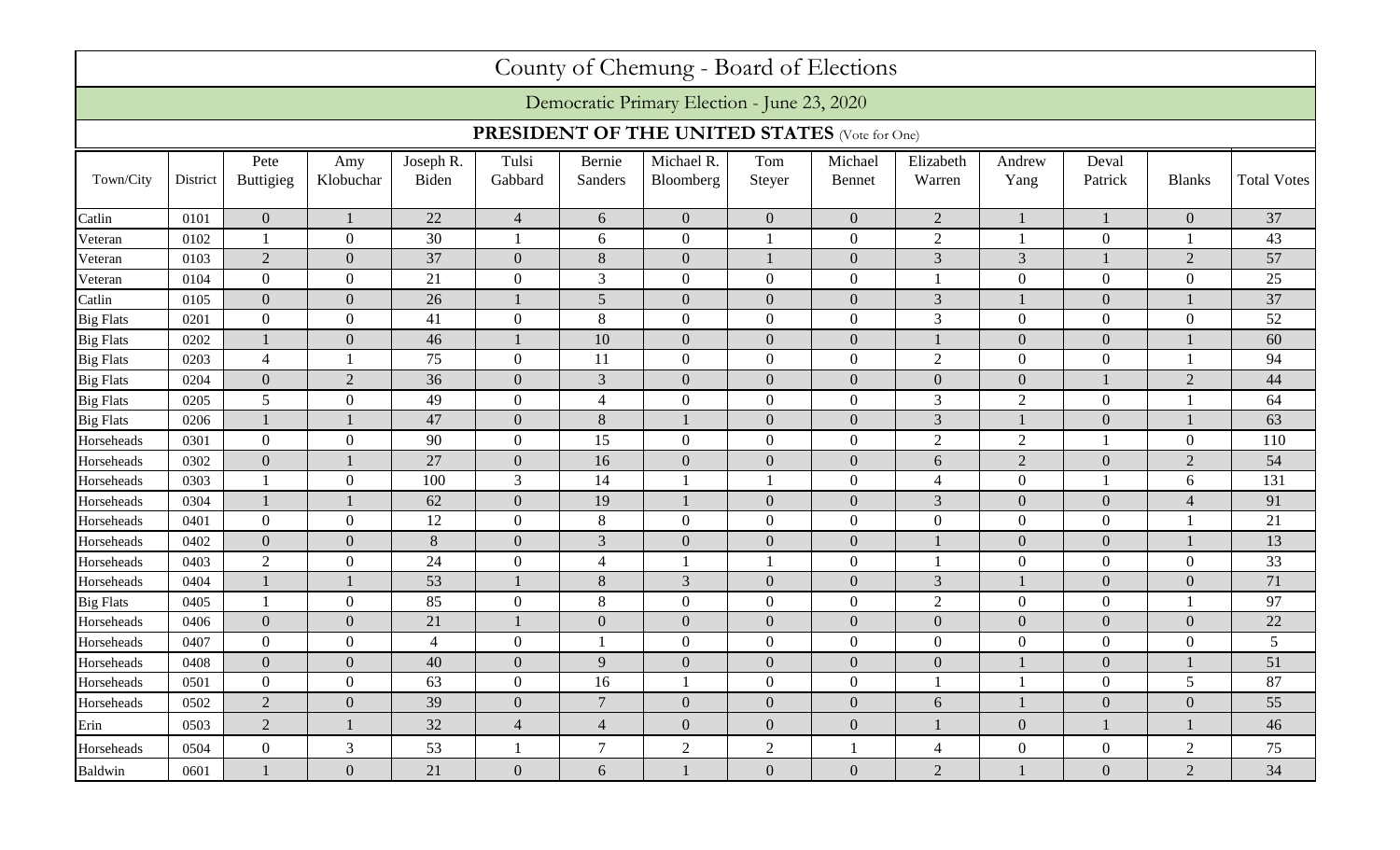|                  |          | Pete             | Amy              | Joseph R.      | Tulsi            | Bernie           | Michael R.       | Tom              | Michael          | Elizabeth        | Andrew           | Deval            |                  |                    |
|------------------|----------|------------------|------------------|----------------|------------------|------------------|------------------|------------------|------------------|------------------|------------------|------------------|------------------|--------------------|
| Town/City        | District | Buttigieg        | Klobuchar        | Biden          | Gabbard          | Sanders          | Bloomberg        | Steyer           | Bennet           | Warren           | Yang             | Patrick          | <b>Blanks</b>    | <b>Total Votes</b> |
| Chemung          | 0602     |                  | $\boldsymbol{0}$ | 31             |                  | 8                | $\overline{0}$   | $\overline{0}$   | $\overline{0}$   | $\overline{0}$   | $\overline{0}$   | $\boldsymbol{0}$ | $\overline{2}$   | 43                 |
| Erin             | 0604     | $\boldsymbol{0}$ | $\mathbf{1}$     | 13             | $\overline{0}$   | $\overline{2}$   | $\overline{0}$   | $\overline{0}$   | $\overline{0}$   |                  | $\boldsymbol{0}$ |                  |                  | 19                 |
| Van Etten        | 0605     | $\mathbf{2}$     | $\boldsymbol{0}$ | 32             | $\overline{0}$   | 34               | $\overline{0}$   |                  | $\overline{0}$   | 3                | $\boldsymbol{0}$ | $\boldsymbol{0}$ |                  | 73                 |
| Chemung          | 0606     |                  | $\boldsymbol{0}$ | 28             | $\overline{0}$   | $\overline{4}$   | $\overline{0}$   | $\overline{0}$   | $\overline{0}$   | $\boldsymbol{0}$ |                  | $\boldsymbol{0}$ | $\mathfrak{Z}$   | 37                 |
| Elmira           | 0701     | $\overline{4}$   | -1               | 74             |                  | 9                | $\overline{2}$   |                  | $\overline{0}$   | $\tau$           |                  | $\boldsymbol{0}$ | 5                | 105                |
| Elmira           | 0702     | $\boldsymbol{0}$ | $\overline{4}$   | 28             |                  | 3                | $\overline{0}$   | $\overline{0}$   | $\overline{0}$   | $\overline{0}$   | $\boldsymbol{0}$ | $\overline{0}$   | $\mathbf{0}$     | 36                 |
| Elmira           | 0703     |                  |                  | 96             |                  | 9                |                  | $\overline{0}$   | $\overline{0}$   | 4                | $\overline{2}$   | $\boldsymbol{0}$ | 3                | 118                |
| Elmira           | 0704     | $\mathfrak{Z}$   | $\mathbf{0}$     | 114            |                  | 20               | $\boldsymbol{0}$ | $\mathbf{0}$     | $\overline{0}$   |                  |                  |                  | $\overline{4}$   | 145                |
| Elmira           | 0705     |                  | $\overline{2}$   | 115            | $\overline{0}$   | 22               | $\overline{0}$   | $\overline{0}$   | $\overline{0}$   | 5                | $\boldsymbol{0}$ | $\boldsymbol{0}$ | $\overline{4}$   | 149                |
| <b>Big Flats</b> | 0706     | $\boldsymbol{0}$ | $\mathbf{0}$     | 8              | $\boldsymbol{0}$ | $\overline{4}$   | $\overline{0}$   | $\mathbf{0}$     | $\overline{0}$   | $\boldsymbol{0}$ | $\boldsymbol{0}$ | $\boldsymbol{0}$ |                  | 13                 |
| Horseheads       | 0801     | $\boldsymbol{0}$ | $\boldsymbol{0}$ | $\overline{7}$ | $\overline{0}$   | 3                | $\overline{0}$   | $\overline{0}$   | $\boldsymbol{0}$ |                  | $\boldsymbol{0}$ | $\boldsymbol{0}$ | $\boldsymbol{0}$ | 11                 |
| Horseheads       | 0802     | $\boldsymbol{0}$ | $\mathbf{0}$     | 39             | $\overline{0}$   | 12               | $\overline{0}$   | $\overline{0}$   | $\overline{0}$   |                  | $\boldsymbol{0}$ |                  | $\overline{4}$   | 57                 |
| Horseheads       | 0803     | $\mathfrak{Z}$   |                  | 44             | $\overline{0}$   | 9                |                  | $\overline{0}$   | $\overline{0}$   |                  |                  | $\boldsymbol{0}$ | $\overline{2}$   | 62                 |
| Elmira           | 0804     | $\boldsymbol{0}$ | $\overline{0}$   | 30             | $\overline{0}$   | 5                |                  |                  | $\overline{0}$   |                  | $\boldsymbol{0}$ | $\boldsymbol{0}$ |                  | 39                 |
| Horseheads       | 0805     | $\mathbf{2}$     |                  | 32             | $\overline{0}$   | <sup>11</sup>    | $\overline{0}$   | $\boldsymbol{0}$ | $\boldsymbol{0}$ | $\overline{0}$   | $\boldsymbol{0}$ | $\boldsymbol{0}$ | $\boldsymbol{0}$ | 46                 |
| City of Elmira   | 0901     | $\mathfrak{Z}$   | $\mathbf{0}$     | 49             | $\overline{0}$   | 10               | 2                | $\overline{0}$   | $\overline{0}$   |                  | $\boldsymbol{0}$ | $\boldsymbol{0}$ |                  | 66                 |
| City of Elmira   | 0902     | $\boldsymbol{0}$ |                  | 42             | $\overline{0}$   | 13               | $\overline{0}$   | $\overline{2}$   | $\overline{0}$   | 4                |                  | $\boldsymbol{0}$ | $\mathfrak{Z}$   | 66                 |
| City of Elmira   | 0903     | $\sqrt{2}$       | $\mathbf{0}$     | 19             |                  | $\overline{2}$   | $\overline{0}$   |                  | $\overline{0}$   |                  |                  | $\overline{0}$   | $\boldsymbol{0}$ | $27\,$             |
| City of Elmira   | 0904     | $\boldsymbol{0}$ | $\boldsymbol{0}$ | 30             |                  | $\mathfrak{Z}$   | $\boldsymbol{0}$ | $\boldsymbol{0}$ | $\overline{0}$   |                  |                  | $\boldsymbol{0}$ | $\mathbf{2}$     | 38                 |
| City of Elmira   | 0905     |                  |                  | 5              | $\boldsymbol{0}$ | $\boldsymbol{0}$ | $\mathbf{0}$     | $\mathbf{0}$     | $\overline{0}$   | $\boldsymbol{0}$ | $\boldsymbol{0}$ | $\boldsymbol{0}$ | $\boldsymbol{0}$ | $\overline{7}$     |
| City of Elmira   | 0906     | $\boldsymbol{0}$ | $\boldsymbol{0}$ | 14             | $\overline{0}$   | 3                | $\overline{0}$   | $\overline{0}$   | $\overline{0}$   | $\overline{0}$   | $\boldsymbol{0}$ | $\boldsymbol{0}$ | $\boldsymbol{0}$ | 17                 |
| City of Elmira   | 0907     | $\boldsymbol{0}$ | $\mathbf{0}$     | 27             | $\overline{0}$   | $\sqrt{2}$       | $\overline{0}$   | $\mathbf{0}$     | $\overline{0}$   | $\overline{0}$   | $\boldsymbol{0}$ | $\boldsymbol{0}$ | $\sqrt{2}$       | 31                 |
| Elmira           | 0908     | $\boldsymbol{0}$ | $\boldsymbol{0}$ | $\overline{7}$ | $\overline{0}$   | $\boldsymbol{0}$ | $\overline{0}$   | $\overline{0}$   | $\boldsymbol{0}$ | $\overline{0}$   | $\boldsymbol{0}$ | $\boldsymbol{0}$ | $\boldsymbol{0}$ | $\overline{7}$     |
| City of Elmira   | 1001     |                  |                  | 50             | $\boldsymbol{0}$ | $8\,$            | $\overline{0}$   | $\mathbf{0}$     | $\overline{0}$   |                  | $\boldsymbol{0}$ | $\boldsymbol{0}$ | $\sqrt{2}$       | 63                 |
| City of Elmira   | 1002     |                  | $\overline{2}$   | 48             | $\boldsymbol{0}$ | $\overline{2}$   | $\overline{0}$   | $\overline{0}$   | $\boldsymbol{0}$ | 3                | $\overline{2}$   | $\boldsymbol{0}$ |                  | 59                 |
| City of Elmira   | 1003     | $\boldsymbol{0}$ | $\overline{0}$   | $\overline{4}$ | $\overline{0}$   | $\overline{0}$   |                  | $\boldsymbol{0}$ | $\overline{0}$   | $\boldsymbol{0}$ | $\boldsymbol{0}$ |                  |                  | $\overline{7}$     |
| City of Elmira   | 1004     | $\boldsymbol{0}$ | $\boldsymbol{0}$ | 18             | $\boldsymbol{0}$ |                  | $\mathbf{0}$     | $\boldsymbol{0}$ | $\overline{0}$   | $\overline{0}$   | $\boldsymbol{0}$ | $\boldsymbol{0}$ | $\boldsymbol{0}$ | 19                 |
| City of Elmira   | 1005     | $\boldsymbol{0}$ | $\boldsymbol{0}$ | 3              | $\overline{0}$   | $\boldsymbol{0}$ | $\overline{0}$   | $\overline{0}$   | $\overline{0}$   | $\boldsymbol{0}$ | $\boldsymbol{0}$ | $\boldsymbol{0}$ | $\boldsymbol{0}$ | $\mathfrak{Z}$     |
| City of Elmira   | 1006     | $\boldsymbol{0}$ | $\overline{2}$   | 50             | $\overline{0}$   | 5                | $\overline{0}$   | $\overline{0}$   | $\boldsymbol{0}$ | 4                | $\overline{2}$   | $\boldsymbol{0}$ | $\overline{4}$   | 67                 |
| City of Elmira   | 1007     | $\mathbf{0}$     |                  | 60             | $\overline{0}$   | 9                | $\overline{0}$   | $\overline{0}$   | $\overline{0}$   |                  |                  | $\overline{0}$   |                  | 73                 |
| City of Elmira   | 1101     | $\overline{0}$   |                  | 53             | $\overline{0}$   | 15               | $\overline{0}$   | $\overline{0}$   | $\overline{0}$   | $\overline{2}$   | $\overline{4}$   |                  |                  | 77                 |
| City of Elmira   | 1103     |                  | $\mathbf{0}$     | 37             | $\overline{0}$   | $\mathfrak{S}$   | $\overline{0}$   | $\overline{0}$   | $\mathbf{0}$     |                  | $\boldsymbol{0}$ | $\mathbf{0}$     | $\overline{0}$   | 44                 |
| City of Elmira   | 1103     | $\overline{2}$   | $\boldsymbol{0}$ | 39             | $\overline{0}$   | 9                | $\overline{0}$   | $\overline{0}$   | $\overline{0}$   |                  |                  | $\overline{0}$   | $\overline{0}$   | 52                 |
| City of Elmira   | 1104     | $\boldsymbol{0}$ | $\mathbf{0}$     | $\overline{7}$ | $\mathbf{0}$     |                  | $\mathbf{0}$     | $\overline{0}$   | $\boldsymbol{0}$ |                  | $\boldsymbol{0}$ | $\boldsymbol{0}$ | $\overline{0}$   | $\overline{9}$     |
| City of Elmira   | 1105     | $\overline{2}$   |                  | 72             | $\overline{0}$   | 9                | $\overline{2}$   | $\overline{0}$   | $\overline{0}$   | $\mathfrak{Z}$   | $\overline{0}$   |                  | $\overline{7}$   | 97                 |